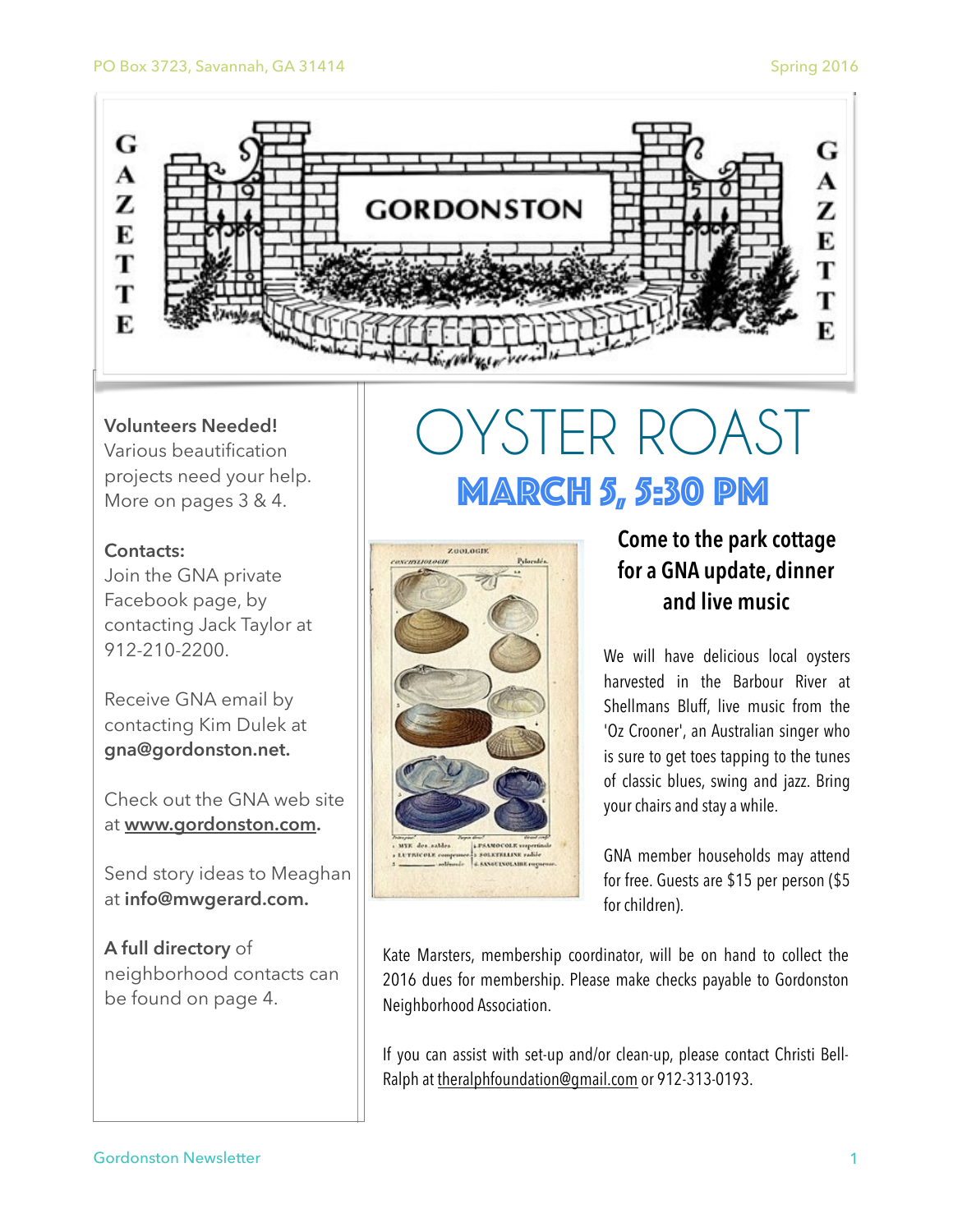

From Garden Club President, Alice Henrick:

The Gordonston Garden Club and its gardeners have been busy making plans for this spring. In January, the club was treated to a presentation about beekeeping and honey from local experts.

Watch for an announcement about our next movie night in the park. It will be on a weekday evening in March at 6:30 p.m. Join us on the cottage porch for a festive movie night complete with a cozy outdoor fire, S'mores, and popcorn. We can't tell you the title, but we can promise it's a classic favorite that is familyfriendly.

## Gordonston Book Club

If you have a suggestion, would like to join, or be a host or reviewer, please contact Gelcys at 912-443-5953 gcatmap@gmail.com

> **March 14:** *Bettyville* **April 11:** Spring Social **May 9:** *All the Light We Cannot See* **June 13:** *Going Clear*

Book club is open to all Gordonston women.

## Notes from the GNA president

The GNA Officers voted unanimously to increase the rate for guests to attend our socials to \$15 for adults and \$5 for children. This increase is to offset some of the costs to repair the park perimeter fence, which is disintegrating in 73 different spots, repair termite damage in the cottage and to remove remaining trees marked unhealthy by the arborist.

We are looking for talented individuals to help lead workshops at the cottage. If you have a gift that you would like to share, whether it is intangible, such as

storytelling, or tangible, such as jewelrymaking, weaving, or leading our young people in a woodworking project to make birdhouses for the park, please get in touch with Christi Bell-Ralph at 912-313-0193.

Don't forget the bulletin board outside the cottage next to the fireplace. Please feel free to advertise your musical instruction, interior design, woodworking and other businesses on our community board.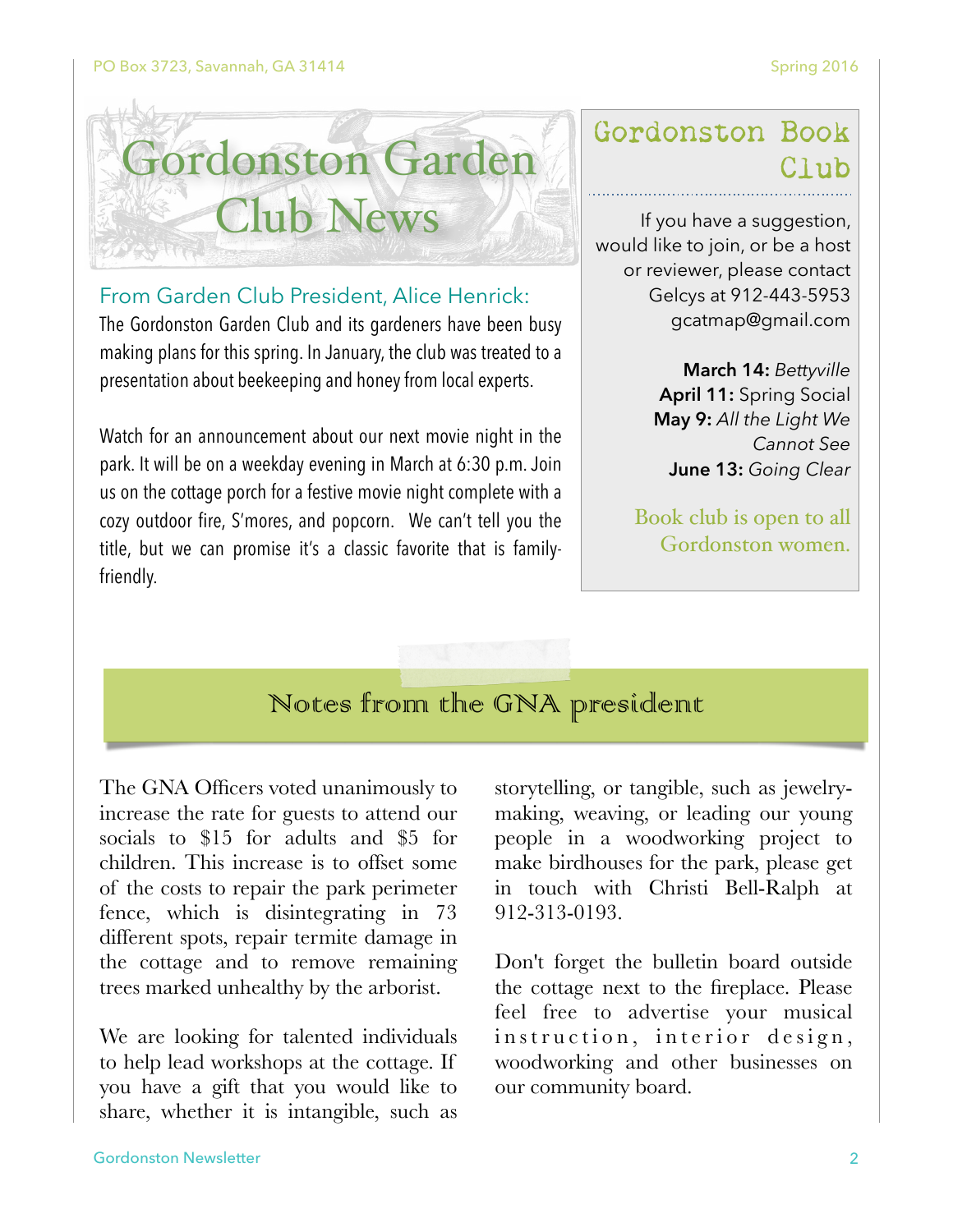# VA MEMBE HONOR ROLL

Debbie Adams & Laura Grifka Barrett & Pam Benton Carl Biathrow & Alice Henrick Dawn & Justin Brosh Pete Christman & Max Darlie Clary John & Suzanne Cone Linda Crone Tommy & Dottie Daniels Carol McCray Davies Mark Dennen & Kelly Reed Betsy & Manuel Dominguez Kim & Todd Dulek Jeni Ellis-Riggs Jerry Fat Carey & Brendan Ferrara

Kristi Flowerday & Jim Sims Soo, Marc, & David Frischer Andy & Krista Futch, J.R. & Harper Emily Garrard & Stuart Chatham Richard Glendinning Nancy, Rachel & Allie Hayward John Hudson Peggy Jolley Jamie & Mary Ann Kavanagh Louis & Charlene Law Charlotte Landon & Robert **Trithart** Gene & Kate Maria

Kate Marsters Kisha Marsters & Alexis Drebitko Joel & Kathy Matulys Cindy Mullally & Matt Toole Shannon Browning Mullis, Damon Mullis & Samarra Mullis Shirley & Roger Munderloh Judi & Paul Painter Bobby & Sheila Phillips Nancy Poser Beth Reiter Kristine Rice & Jeffrey Baker Charles Robertson Patty & Nancy Schreck

Jacob & Allison Sigmon Marie & Willie Smalls Tracy & Curtis Smith Margie Thompson, Kevin Ionno, & Dagmawit Ionno Kristy & Christian Valdez Alfonso Walker Angela Watkins Daniel & Kristin Weiner Tommy & Angela Williams Julia & Charles Williams Jack & Beth Wilson

**GNA dues are collected at the beginning of each calendar year.**

#### **GNA 2016 Membership/Dues Application**

GNA memberships are due each January: \$40 each household with TWO OR MORE persons \$20 each ONE PERSON household \$20 each household with a SENIOR (65+) person



|                                                                                                                                                                           | I/we would like _____ / not like ______ to receive GNA email. I/we don't have access to email ______. |
|---------------------------------------------------------------------------------------------------------------------------------------------------------------------------|-------------------------------------------------------------------------------------------------------|
| PERMISSION TO USE PHOTOS: please initial to allow photos to be used.<br>of me/us/our children and/or pets if taken during any GNA related activity and used solely in GNA |                                                                                                       |

publications including newsletter, website, and/or Facebook page. INITIAL

New resident in 2016? Your first year is FREE! But please fill out and return the form to be included in GNA.

. Please send this form with updated information and your check to: AMOUNT ENCLOSED: \$ Gordonston Neighborhood Association, P.O. Box 3723, Savannah GA 31414 / Attention: Kate Marsters